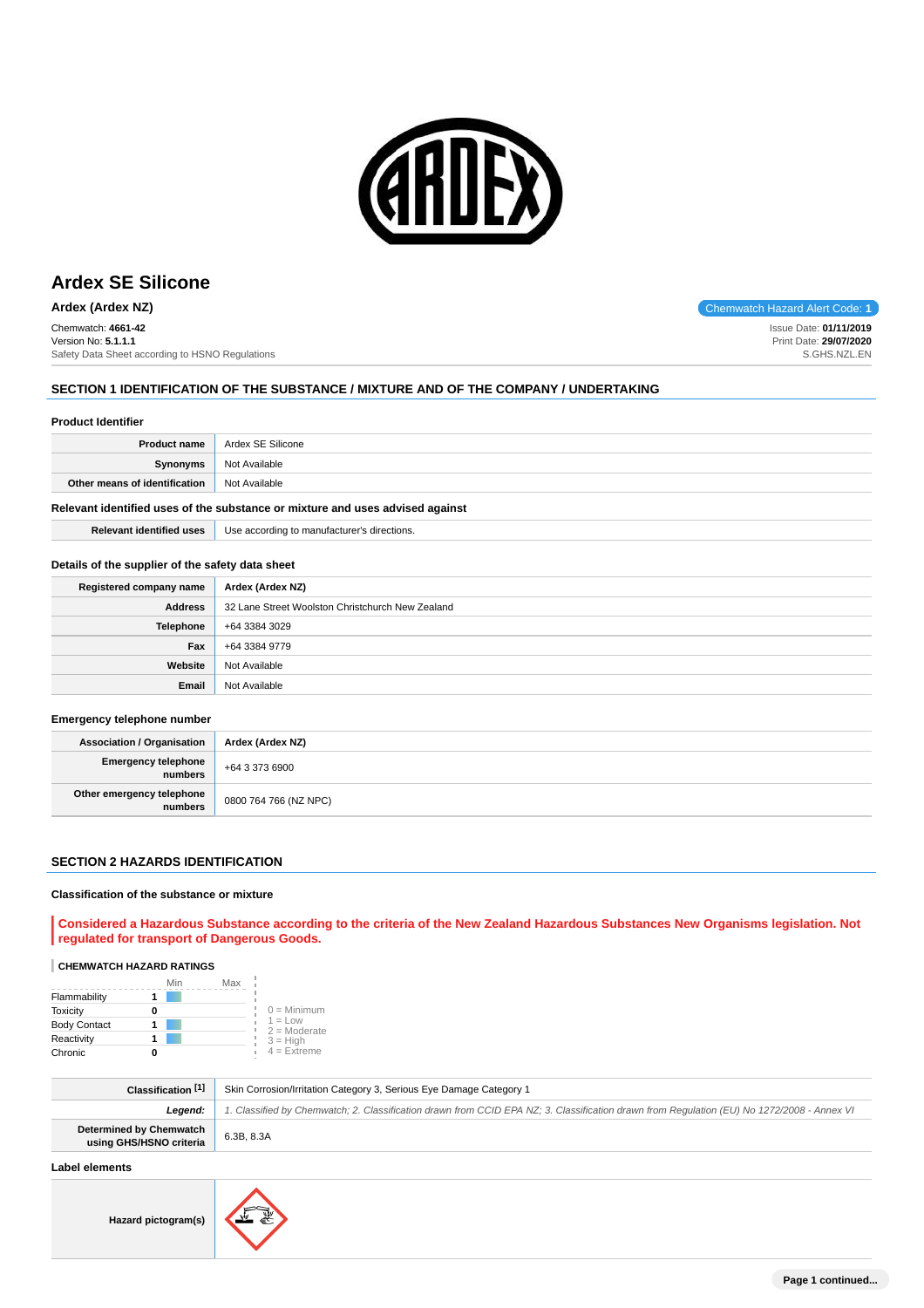| <b>SIGNAL WORD</b>                           | <b>DANGER</b>                                                              |
|----------------------------------------------|----------------------------------------------------------------------------|
| Hazard statement(s)                          |                                                                            |
| H316                                         | Causes mild skin irritation.                                               |
| H318                                         | Causes serious eye damage.                                                 |
| <b>Precautionary statement(s) Prevention</b> |                                                                            |
| P280                                         | Wear protective gloves/protective clothing/eye protection/face protection. |

# **Precautionary statement(s) Response**

|           | P305+P351+P338   IF IN EYES: Rinse cautiously with water for several minutes. Remove contact lenses, if present and easy to do. Continue rinsing. |
|-----------|---------------------------------------------------------------------------------------------------------------------------------------------------|
| P310      | Immediately call a POISON CENTER/doctor/physician/first aider.                                                                                    |
| P332+P313 | If skin irritation occurs: Get medical advice/attention.                                                                                          |

# **Precautionary statement(s) Storage**

Not Applicable

# **Precautionary statement(s) Disposal**

Not Applicable

# **SECTION 3 COMPOSITION / INFORMATION ON INGREDIENTS**

# **Substances**

See section below for composition of Mixtures

# **Mixtures**

| <b>CAS No</b> | %[weight] | <b>Name</b>           |
|---------------|-----------|-----------------------|
| 17689-77-9    | $5$       | ethyltriacetoxysilane |
| 63148-62-9    | NotSpec   | polvdimethylsiloxane  |
| Not Available | NotSpec   | fillers               |
| Not Available | NotSpec   | auxillary substances  |

# **SECTION 4 FIRST AID MEASURES**

# **Description of first aid measures**

| <b>Eye Contact</b>  | If this product comes in contact with the eyes:<br>• Wash out immediately with fresh running water.<br>Ensure complete irrigation of the eye by keeping eyelids apart and away from eye and moving the eyelids by occasionally lifting the upper<br>and lower lids.<br>▶ Seek medical attention without delay; if pain persists or recurs seek medical attention.<br>▶ Removal of contact lenses after an eye injury should only be undertaken by skilled personnel. |
|---------------------|----------------------------------------------------------------------------------------------------------------------------------------------------------------------------------------------------------------------------------------------------------------------------------------------------------------------------------------------------------------------------------------------------------------------------------------------------------------------|
| <b>Skin Contact</b> | If skin contact occurs:<br>Inmediately remove all contaminated clothing, including footwear.<br>Flush skin and hair with running water (and soap if available).<br>▶ Seek medical attention in event of irritation.                                                                                                                                                                                                                                                  |
| Inhalation          | If fumes, aerosols or combustion products are inhaled remove from contaminated area.<br>• Other measures are usually unnecessary.                                                                                                                                                                                                                                                                                                                                    |
| Ingestion           | Immediately give a glass of water.<br>First aid is not generally required. If in doubt, contact a Poisons Information Centre or a doctor.                                                                                                                                                                                                                                                                                                                            |

# **Indication of any immediate medical attention and special treatment needed**

Treat symptomatically.

# **SECTION 5 FIREFIGHTING MEASURES**

# **Extinguishing media**

- Foam.
- Dry chemical powder.
- $\triangleright$  BCF (where regulations permit).
- ► Carbon dioxide.

# **Special hazards arising from the substrate or mixture**

| <b>Fire Incompatibility</b>    | Avoid contamination with oxidising agents i.e. nitrates, oxidising acids, chlorine bleaches, pool chlorine etc. as ignition may result                                                                                                                                                       |
|--------------------------------|----------------------------------------------------------------------------------------------------------------------------------------------------------------------------------------------------------------------------------------------------------------------------------------------|
| <b>Advice for firefighters</b> |                                                                                                                                                                                                                                                                                              |
| <b>Fire Fighting</b>           | Alert Fire Brigade and tell them location and nature of hazard.<br>▶ Wear breathing apparatus plus protective gloves.<br>► Prevent, by any means available, spillage from entering drains or water courses.<br>▶ Use water delivered as a fine spray to control fire and cool adjacent area. |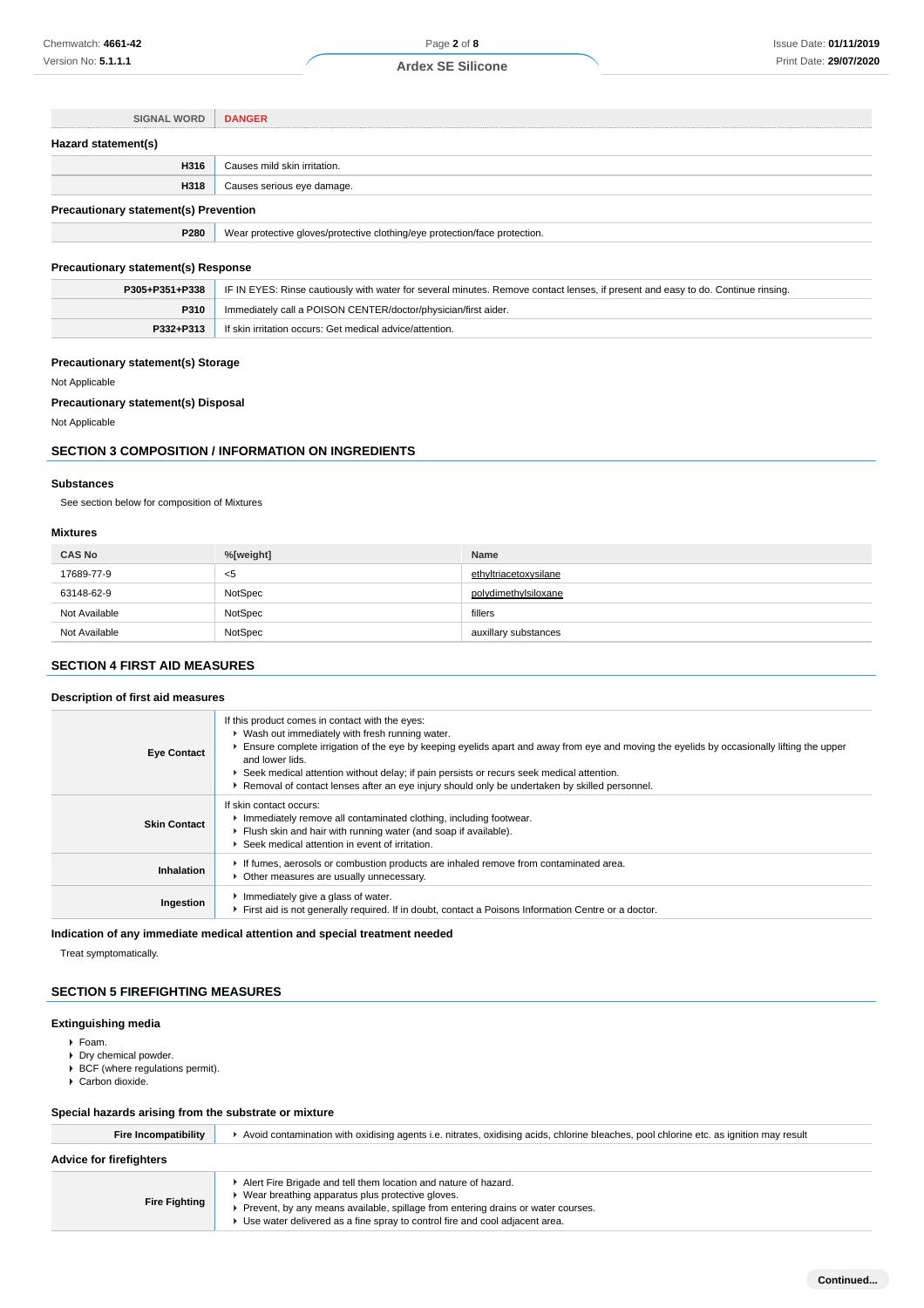| <b>Fire/Explosion Hazard</b> | $\triangleright$ Combustible.<br>▶ Slight fire hazard when exposed to heat or flame.<br>► Heating may cause expansion or decomposition leading to violent rupture of containers.<br>• On combustion, may emit toxic fumes of carbon monoxide (CO).<br>Combustion products include:<br>carbon monoxide (CO)<br>carbon dioxide (CO2)<br>silicon dioxide (SiO2)<br>other pyrolysis products typical of burning organic material.<br>May emit corrosive fumes. |
|------------------------------|------------------------------------------------------------------------------------------------------------------------------------------------------------------------------------------------------------------------------------------------------------------------------------------------------------------------------------------------------------------------------------------------------------------------------------------------------------|
|------------------------------|------------------------------------------------------------------------------------------------------------------------------------------------------------------------------------------------------------------------------------------------------------------------------------------------------------------------------------------------------------------------------------------------------------------------------------------------------------|

# **SECTION 6 ACCIDENTAL RELEASE MEASURES**

# **Personal precautions, protective equipment and emergency procedures**

# **Environmental precautions**

# **Methods and material for containment and cleaning up**

| <b>Minor Spills</b> | Clean up all spills immediately.<br>Avoid contact with skin and eyes.<br>▶ Wear impervious gloves and safety goggles.<br>Trowel up/scrape up.                                                             |
|---------------------|-----------------------------------------------------------------------------------------------------------------------------------------------------------------------------------------------------------|
| <b>Major Spills</b> | Minor hazard.<br>Clear area of personnel.<br>Alert Fire Brigade and tell them location and nature of hazard.<br>► Control personal contact with the substance, by using protective equipment as required. |

# **SECTION 7 HANDLING AND STORAGE**

### **Precautions for safe handling**

| Chemwatch: 4661-42                                                                   |                                                                                                                                                     |                                                                                                                                                                                      | Page 3 of 8                                                                                                                                                                                                                                                                                                                                                                                                                                                                                                                                                |                     |                    |                     | <b>Issue Date: 01/11/201</b> |
|--------------------------------------------------------------------------------------|-----------------------------------------------------------------------------------------------------------------------------------------------------|--------------------------------------------------------------------------------------------------------------------------------------------------------------------------------------|------------------------------------------------------------------------------------------------------------------------------------------------------------------------------------------------------------------------------------------------------------------------------------------------------------------------------------------------------------------------------------------------------------------------------------------------------------------------------------------------------------------------------------------------------------|---------------------|--------------------|---------------------|------------------------------|
| Version No: <b>5.1.1.1</b>                                                           |                                                                                                                                                     |                                                                                                                                                                                      | <b>Ardex SE Silicone</b>                                                                                                                                                                                                                                                                                                                                                                                                                                                                                                                                   |                     |                    |                     | Print Date: 29/07/202        |
|                                                                                      |                                                                                                                                                     |                                                                                                                                                                                      |                                                                                                                                                                                                                                                                                                                                                                                                                                                                                                                                                            |                     |                    |                     |                              |
| <b>Fire/Explosion Hazard</b>                                                         | Combustible.<br>Combustion products include:<br>carbon monoxide (CO)<br>carbon dioxide (CO2)<br>silicon dioxide (SiO2)<br>May emit corrosive fumes. | Slight fire hazard when exposed to heat or flame.<br>• On combustion, may emit toxic fumes of carbon monoxide (CO).<br>other pyrolysis products typical of burning organic material. | Heating may cause expansion or decomposition leading to violent rupture of containers.                                                                                                                                                                                                                                                                                                                                                                                                                                                                     |                     |                    |                     |                              |
| <b>SECTION 6 ACCIDENTAL RELEASE MEASURES</b>                                         |                                                                                                                                                     |                                                                                                                                                                                      |                                                                                                                                                                                                                                                                                                                                                                                                                                                                                                                                                            |                     |                    |                     |                              |
| Personal precautions, protective equipment and emergency procedures<br>See section 8 |                                                                                                                                                     |                                                                                                                                                                                      |                                                                                                                                                                                                                                                                                                                                                                                                                                                                                                                                                            |                     |                    |                     |                              |
| <b>Environmental precautions</b><br>See section 12                                   |                                                                                                                                                     |                                                                                                                                                                                      |                                                                                                                                                                                                                                                                                                                                                                                                                                                                                                                                                            |                     |                    |                     |                              |
| Methods and material for containment and cleaning up                                 |                                                                                                                                                     |                                                                                                                                                                                      |                                                                                                                                                                                                                                                                                                                                                                                                                                                                                                                                                            |                     |                    |                     |                              |
| <b>Minor Spills</b>                                                                  | Clean up all spills immediately.<br>Trowel up/scrape up.                                                                                            | Avoid contact with skin and eyes.<br>▶ Wear impervious gloves and safety goggles.                                                                                                    |                                                                                                                                                                                                                                                                                                                                                                                                                                                                                                                                                            |                     |                    |                     |                              |
| <b>Major Spills</b>                                                                  | Minor hazard.<br>Clear area of personnel.                                                                                                           | Alert Fire Brigade and tell them location and nature of hazard.                                                                                                                      | ▶ Control personal contact with the substance, by using protective equipment as required.                                                                                                                                                                                                                                                                                                                                                                                                                                                                  |                     |                    |                     |                              |
| Personal Protective Equipment advice is contained in Section 8 of the SDS.           |                                                                                                                                                     |                                                                                                                                                                                      |                                                                                                                                                                                                                                                                                                                                                                                                                                                                                                                                                            |                     |                    |                     |                              |
| <b>SECTION 7 HANDLING AND STORAGE</b>                                                |                                                                                                                                                     |                                                                                                                                                                                      |                                                                                                                                                                                                                                                                                                                                                                                                                                                                                                                                                            |                     |                    |                     |                              |
|                                                                                      |                                                                                                                                                     |                                                                                                                                                                                      |                                                                                                                                                                                                                                                                                                                                                                                                                                                                                                                                                            |                     |                    |                     |                              |
| <b>Precautions for safe handling</b>                                                 |                                                                                                                                                     |                                                                                                                                                                                      |                                                                                                                                                                                                                                                                                                                                                                                                                                                                                                                                                            |                     |                    |                     |                              |
| Safe handling                                                                        | Use in a well-ventilated area.                                                                                                                      | Avoid all personal contact, including inhalation.<br>• Wear protective clothing when risk of exposure occurs.<br>▶ Prevent concentration in hollows and sumps.                       |                                                                                                                                                                                                                                                                                                                                                                                                                                                                                                                                                            |                     |                    |                     |                              |
| Other information                                                                    | Store in original containers.                                                                                                                       | ▶ Keep containers securely sealed.<br>No smoking, naked lights or ignition sources.<br>Store in a cool, dry, well-ventilated area.                                                   |                                                                                                                                                                                                                                                                                                                                                                                                                                                                                                                                                            |                     |                    |                     |                              |
| Conditions for safe storage, including any incompatibilities                         |                                                                                                                                                     |                                                                                                                                                                                      |                                                                                                                                                                                                                                                                                                                                                                                                                                                                                                                                                            |                     |                    |                     |                              |
| Suitable container                                                                   | ▶ Metal can or drum                                                                                                                                 | ▶ Packaging as recommended by manufacturer.<br>• Check all containers are clearly labelled and free from leaks.                                                                      |                                                                                                                                                                                                                                                                                                                                                                                                                                                                                                                                                            |                     |                    |                     |                              |
| <b>Storage incompatibility</b>                                                       |                                                                                                                                                     | Avoid reaction with oxidising agents                                                                                                                                                 |                                                                                                                                                                                                                                                                                                                                                                                                                                                                                                                                                            |                     |                    |                     |                              |
| <b>SECTION 8 EXPOSURE CONTROLS / PERSONAL PROTECTION</b>                             |                                                                                                                                                     |                                                                                                                                                                                      |                                                                                                                                                                                                                                                                                                                                                                                                                                                                                                                                                            |                     |                    |                     |                              |
|                                                                                      |                                                                                                                                                     |                                                                                                                                                                                      |                                                                                                                                                                                                                                                                                                                                                                                                                                                                                                                                                            |                     |                    |                     |                              |
| <b>Control parameters</b>                                                            |                                                                                                                                                     |                                                                                                                                                                                      |                                                                                                                                                                                                                                                                                                                                                                                                                                                                                                                                                            |                     |                    |                     |                              |
| <b>OCCUPATIONAL EXPOSURE LIMITS (OEL)</b>                                            |                                                                                                                                                     |                                                                                                                                                                                      |                                                                                                                                                                                                                                                                                                                                                                                                                                                                                                                                                            |                     |                    |                     |                              |
| <b>INGREDIENT DATA</b>                                                               |                                                                                                                                                     |                                                                                                                                                                                      |                                                                                                                                                                                                                                                                                                                                                                                                                                                                                                                                                            |                     |                    |                     |                              |
| Not Available                                                                        |                                                                                                                                                     |                                                                                                                                                                                      |                                                                                                                                                                                                                                                                                                                                                                                                                                                                                                                                                            |                     |                    |                     |                              |
| <b>EMERGENCY LIMITS</b>                                                              |                                                                                                                                                     |                                                                                                                                                                                      |                                                                                                                                                                                                                                                                                                                                                                                                                                                                                                                                                            |                     |                    |                     |                              |
| Ingredient<br>polydimethylsiloxane                                                   | <b>Material name</b>                                                                                                                                |                                                                                                                                                                                      | Dimethyl siloxane; (Dimethylpolysiloxane; Syltherm XLT; Syltherm 800; Silicone 360)                                                                                                                                                                                                                                                                                                                                                                                                                                                                        |                     | TEEL-1<br>65 mg/m3 | TEEL-2<br>720 mg/m3 | TEEL-3<br>4,300 mg/m3        |
|                                                                                      |                                                                                                                                                     |                                                                                                                                                                                      |                                                                                                                                                                                                                                                                                                                                                                                                                                                                                                                                                            |                     |                    |                     |                              |
| Ingredient                                                                           | <b>Original IDLH</b>                                                                                                                                |                                                                                                                                                                                      |                                                                                                                                                                                                                                                                                                                                                                                                                                                                                                                                                            | <b>Revised IDLH</b> |                    |                     |                              |
| ethyltriacetoxysilane                                                                | Not Available                                                                                                                                       |                                                                                                                                                                                      |                                                                                                                                                                                                                                                                                                                                                                                                                                                                                                                                                            | Not Available       |                    |                     |                              |
| polydimethylsiloxane                                                                 | Not Available                                                                                                                                       |                                                                                                                                                                                      |                                                                                                                                                                                                                                                                                                                                                                                                                                                                                                                                                            | Not Available       |                    |                     |                              |
| <b>Exposure controls</b>                                                             |                                                                                                                                                     |                                                                                                                                                                                      |                                                                                                                                                                                                                                                                                                                                                                                                                                                                                                                                                            |                     |                    |                     |                              |
| Appropriate engineering<br>controls                                                  |                                                                                                                                                     | The basic types of engineering controls are:<br>"adds" and "removes" air in the work environment.                                                                                    | Engineering controls are used to remove a hazard or place a barrier between the worker and the hazard. Well-designed engineering controls can<br>be highly effective in protecting workers and will typically be independent of worker interactions to provide this high level of protection.<br>Process controls which involve changing the way a job activity or process is done to reduce the risk.<br>Enclosure and/or isolation of emission source which keeps a selected hazard "physically" away from the worker and ventilation that strategically |                     |                    |                     |                              |

| Suitable container             | Metal can or drum<br>▶ Packaging as recommended by manufacturer.<br>Check all containers are clearly labelled and free from leaks. |
|--------------------------------|------------------------------------------------------------------------------------------------------------------------------------|
| <b>Storage incompatibility</b> | Avoid reaction with oxidising agents                                                                                               |

# **SECTION 8 EXPOSURE CONTROLS / PERSONAL PROTECTION**

# **Control parameters**

# **OCCUPATIONAL EXPOSURE LIMITS (OEL)**

# **EMERGENCY LIMITS**

| Ingredient            | <b>Material name</b>                                                                |                     |  | TEEL-2    | TEEL-3      |
|-----------------------|-------------------------------------------------------------------------------------|---------------------|--|-----------|-------------|
| polydimethylsiloxane  | Dimethyl siloxane; (Dimethylpolysiloxane; Syltherm XLT; Syltherm 800; Silicone 360) |                     |  | 720 mg/m3 | 4,300 mg/m3 |
|                       |                                                                                     |                     |  |           |             |
| Ingredient            | <b>Original IDLH</b>                                                                | <b>Revised IDLH</b> |  |           |             |
|                       |                                                                                     |                     |  |           |             |
| ethyltriacetoxysilane | Not Available                                                                       | Not Available       |  |           |             |

#### **Exposure controls**

|                         | Engineering controls are used to remove a hazard or place a barrier between the worker and the hazard. Well-designed engineering controls can<br>be highly effective in protecting workers and will typically be independent of worker interactions to provide this high level of protection. |
|-------------------------|-----------------------------------------------------------------------------------------------------------------------------------------------------------------------------------------------------------------------------------------------------------------------------------------------|
| Appropriate engineering | The basic types of engineering controls are:                                                                                                                                                                                                                                                  |
| controls                | Process controls which involve changing the way a job activity or process is done to reduce the risk.                                                                                                                                                                                         |
|                         | Enclosure and/or isolation of emission source which keeps a selected hazard "physically" away from the worker and ventilation that strategically                                                                                                                                              |
|                         | "adds" and "removes" air in the work environment.                                                                                                                                                                                                                                             |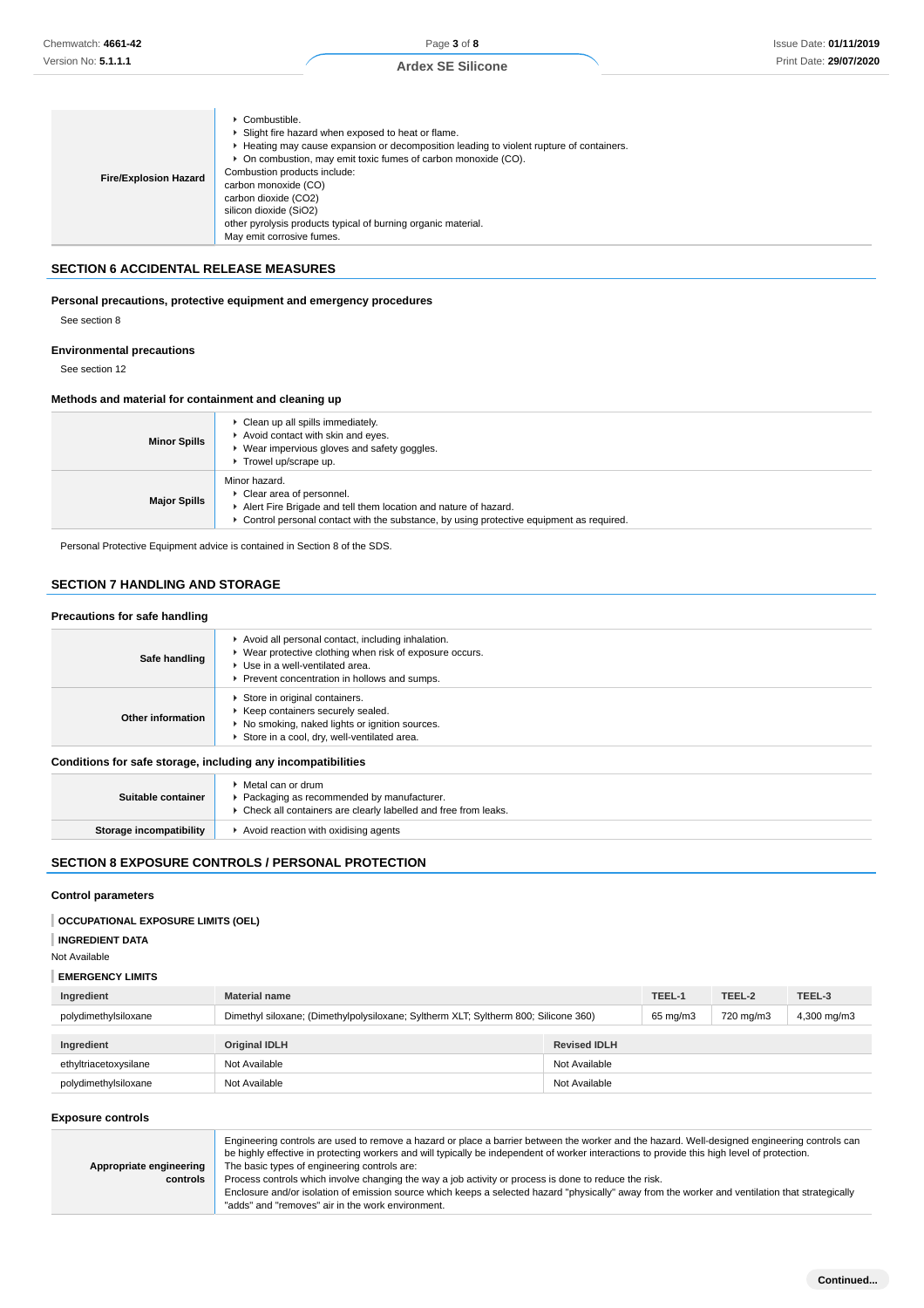| <b>Personal protection</b> |                                                                                                                                                                                                                                                                                                        |
|----------------------------|--------------------------------------------------------------------------------------------------------------------------------------------------------------------------------------------------------------------------------------------------------------------------------------------------------|
| Eye and face protection    | Safety glasses with side shields.<br>▶ Chemical goggles.<br>► Contact lenses may pose a special hazard; soft contact lenses may absorb and concentrate irritants. A written policy document, describing<br>the wearing of lenses or restrictions on use, should be created for each workplace or task. |
| <b>Skin protection</b>     | See Hand protection below                                                                                                                                                                                                                                                                              |
| Hands/feet protection      | ▶ Wear chemical protective gloves, e.g. PVC.<br>▶ Wear safety footwear or safety gumboots, e.g. Rubber                                                                                                                                                                                                 |
| <b>Body protection</b>     | See Other protection below                                                                                                                                                                                                                                                                             |
| Other protection           | • Overalls.<br>P.V.C apron.<br>Barrier cream.<br>Skin cleansing cream.                                                                                                                                                                                                                                 |

#### **Respiratory protection**

Type A-P Filter of sufficient capacity. (AS/NZS 1716 & 1715, EN 143:2000 & 149:2001, ANSI Z88 or national equivalent)

Selection of the Class and Type of respirator will depend upon the level of breathing zone contaminant and the chemical nature of the contaminant. Protection Factors (defined as the ratio of contaminant outside and inside the mask) may also be important.

| Required minimum protection factor | Maximum gas/vapour concentration present in air p.p.m. (by volume) | <b>Half-face Respirator</b> | <b>Full-Face Respirator</b> |
|------------------------------------|--------------------------------------------------------------------|-----------------------------|-----------------------------|
| up to 10                           | 1000                                                               | A-AUS / Class1 P2           | $\overline{\phantom{a}}$    |
| up to 50                           | 1000                                                               |                             | A-AUS / Class 1 P2          |
| up to 50                           | 5000                                                               | Airline <sup>*</sup>        |                             |
| up to 100                          | 5000                                                               |                             | A-2 P2                      |
| up to 100                          | 10000                                                              |                             | A-3 P2                      |
| $100+$                             |                                                                    |                             | Airline**                   |

\* - Continuous Flow \*\* - Continuous-flow or positive pressure demand

A(All classes) = Organic vapours, B AUS or B1 = Acid gasses, B2 = Acid gas or hydrogen cyanide(HCN), B3 = Acid gas or hydrogen cyanide(HCN), E = Sulfur dioxide(SO2), G = Agricultural chemicals, K = Ammonia(NH3), Hg = Mercury, NO = Oxides of nitrogen, MB = Methyl bromide, AX = Low boiling point organic compounds(below 65 degC)

Cartridge respirators should never be used for emergency ingress or in areas of unknown vapour concentrations or oxygen content.

F The wearer must be warned to leave the contaminated area immediately on detecting any odours through the respirator. The odour may indicate that the mask is not functioning properly, that the vapour concentration is too high, or that the mask is not properly fitted. Because of these limitations, only restricted use of cartridge respirators is considered appropriate.

Cartridge performance is affected by humidity. Cartridges should be changed after 2 hr of continuous use unless it is determined that the humidity is less than 75%, in which case, cartridges can be used for 4 hr. Used cartridges should be discarded daily, regardless of the length of time used

# **SECTION 9 PHYSICAL AND CHEMICAL PROPERTIES**

#### **Information on basic physical and chemical properties**

| Appearance                                      | Transparents or tinted paste with a pungent odour; does not mix with water. |                                            |                |  |
|-------------------------------------------------|-----------------------------------------------------------------------------|--------------------------------------------|----------------|--|
|                                                 |                                                                             |                                            |                |  |
| <b>Physical state</b>                           | Non Slump Paste                                                             | Relative density (Water = 1)               | 1.0            |  |
| Odour                                           | Not Available                                                               | Partition coefficient n-octanol<br>/ water | Not Available  |  |
| <b>Odour threshold</b>                          | Not Available                                                               | Auto-ignition temperature (°C)             | 460 approx.    |  |
| pH (as supplied)                                | Not Applicable                                                              | <b>Decomposition temperature</b>           | Not Available  |  |
| Melting point / freezing point<br>(°C)          | Not Available                                                               | Viscosity (cSt)                            | Not Available  |  |
| Initial boiling point and boiling<br>range (°C) | Not Available                                                               | Molecular weight (g/mol)                   | Not Applicable |  |
| Flash point (°C)                                | Not Available                                                               | <b>Taste</b>                               | Not Available  |  |
| <b>Evaporation rate</b>                         | Not Available                                                               | <b>Explosive properties</b>                | Not Available  |  |
| <b>Flammability</b>                             | Not Available                                                               | <b>Oxidising properties</b>                | Not Available  |  |
| Upper Explosive Limit (%)                       | Not Available                                                               | Surface Tension (dyn/cm or<br>$mN/m$ )     | Not Available  |  |
| Lower Explosive Limit (%)                       | Not Available                                                               | <b>Volatile Component (%vol)</b>           | Not Available  |  |
| Vapour pressure (kPa)                           | Not Available                                                               | Gas group                                  | Not Available  |  |
| Solubility in water                             | Immiscible                                                                  | pH as a solution (1%)                      | Not Available  |  |
| Vapour density $(Air = 1)$                      | Not Available                                                               | VOC g/L                                    | Not Available  |  |

# **SECTION 10 STABILITY AND REACTIVITY**

| $P_{\text{POML}}$<br>occur. |
|-----------------------------|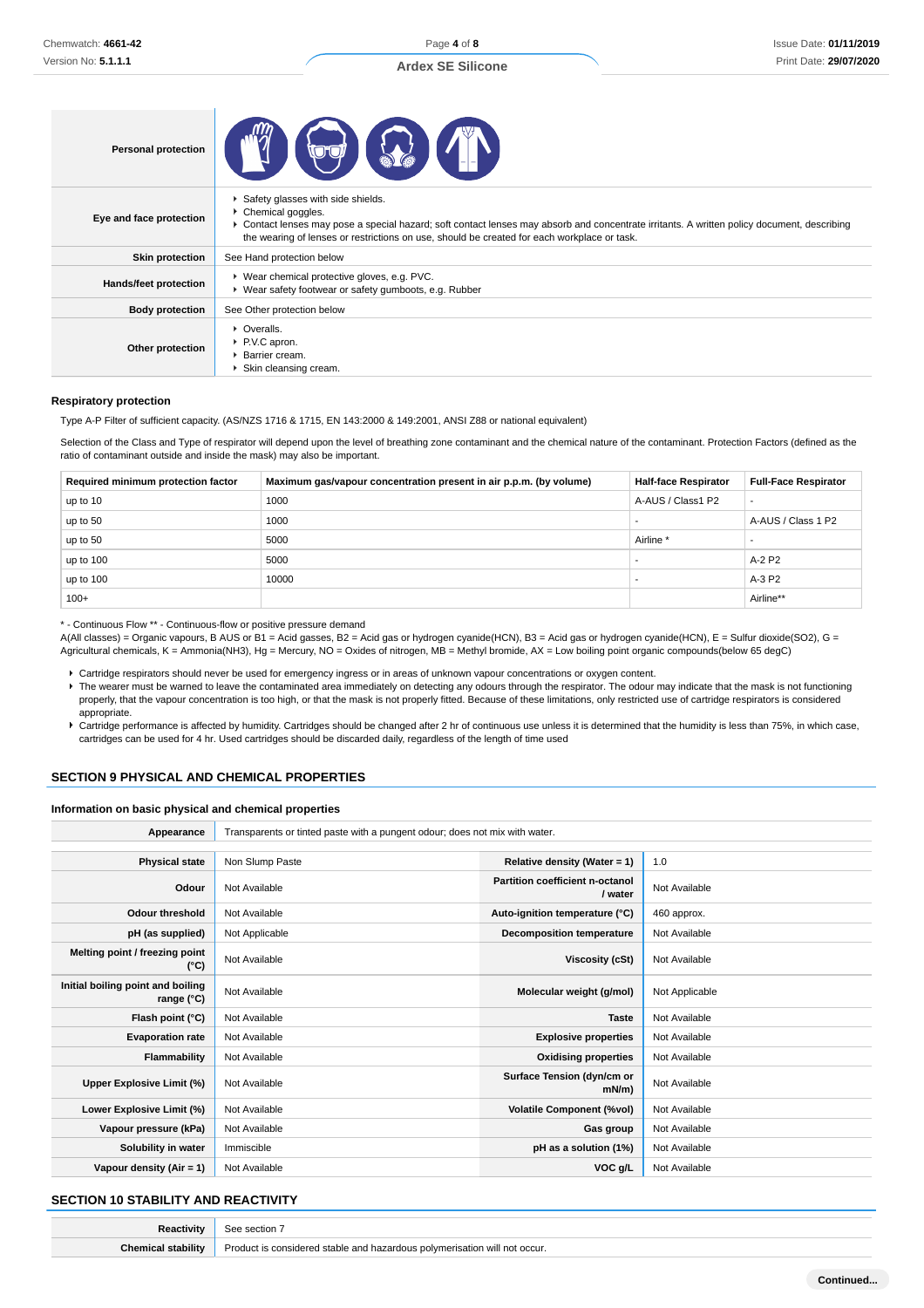| Possibility of hazardous<br>reactions | See section 7 |
|---------------------------------------|---------------|
| <b>Conditions to avoid</b>            | See section 7 |
| Incompatible materials                | See section 7 |
| Hazardous decomposition<br>products   | See section 5 |

# **SECTION 11 TOXICOLOGICAL INFORMATION**

# **Information on toxicological effects**

| Inhaled                  | The material is not thought to produce adverse health effects or irritation of the respiratory tract (as classified by EC Directives using animal<br>models). Nevertheless, good hygiene practice requires that exposure be kept to a minimum and that suitable control measures be used in an<br>occupational setting. |                                                                                                                                                 |  |  |
|--------------------------|-------------------------------------------------------------------------------------------------------------------------------------------------------------------------------------------------------------------------------------------------------------------------------------------------------------------------|-------------------------------------------------------------------------------------------------------------------------------------------------|--|--|
| Ingestion                | corroborating animal or human evidence.                                                                                                                                                                                                                                                                                 | The material has NOT been classified by EC Directives or other classification systems as "harmful by ingestion". This is because of the lack of |  |  |
| <b>Skin Contact</b>      |                                                                                                                                                                                                                                                                                                                         | There is some evidence to suggest that this material can cause inflammation of the skin on contact in some persons.                             |  |  |
| Eye                      | There is some evidence to suggest that this material can cause eye irritation and damage in some persons.                                                                                                                                                                                                               |                                                                                                                                                 |  |  |
| <b>Chronic</b>           | models); nevertheless exposure by all routes should be minimised as a matter of course.                                                                                                                                                                                                                                 | Long-term exposure to the product is not thought to produce chronic effects adverse to the health (as classified by EC Directives using animal  |  |  |
|                          |                                                                                                                                                                                                                                                                                                                         |                                                                                                                                                 |  |  |
|                          | <b>TOXICITY</b>                                                                                                                                                                                                                                                                                                         | <b>IRRITATION</b>                                                                                                                               |  |  |
| <b>Ardex SE Silicone</b> | Not Available                                                                                                                                                                                                                                                                                                           | Not Available                                                                                                                                   |  |  |
|                          | <b>TOXICITY</b>                                                                                                                                                                                                                                                                                                         | <b>IRRITATION</b>                                                                                                                               |  |  |
| ethyltriacetoxysilane    | Oral (rat) LD50: 1460 mg/kg[1]                                                                                                                                                                                                                                                                                          | Not Available                                                                                                                                   |  |  |
|                          | <b>TOXICITY</b>                                                                                                                                                                                                                                                                                                         | <b>IRRITATION</b>                                                                                                                               |  |  |
| polydimethylsiloxane     | Dermal (rabbit) LD50: >2000 mg/kg <sup>[2]</sup>                                                                                                                                                                                                                                                                        | Eye (rabbit): 100 mg/1h - mild                                                                                                                  |  |  |
|                          | Oral (rat) LD50: >17000 mg/kg <sup>[2]</sup>                                                                                                                                                                                                                                                                            |                                                                                                                                                 |  |  |
| Legend:                  | specified data extracted from RTECS - Register of Toxic Effect of chemical Substances                                                                                                                                                                                                                                   | 1. Value obtained from Europe ECHA Registered Substances - Acute toxicity 2.* Value obtained from manufacturer's SDS. Unless otherwise          |  |  |

| <b>ETHYLTRIACETOXYSILANE</b>                                                                                  | Asthma-like symptoms may continue for months or even years after exposure to the material ends. This may be due to a non-allergic condition<br>known as reactive airways dysfunction syndrome (RADS) which can occur after exposure to high levels of highly irritating compound. Main<br>criteria for diagnosing RADS include the absence of previous airways disease in a non-atopic individual, with sudden onset of persistent<br>asthma-like symptoms within minutes to hours of a documented exposure to the irritant. Other criteria for diagnosis of RADS include a reversible<br>airflow pattern on lung function tests, moderate to severe bronchial hyperreactivity on methacholine challenge testing, and the lack of minimal<br>lymphocytic inflammation, without eosinophilia.<br>The material may produce severe irritation to the eye causing pronounced inflammation. Repeated or prolonged exposure to irritants may<br>produce conjunctivitis.<br>The material may produce respiratory tract irritation, and result in damage to the lung including reduced lung function.<br>The material may cause skin irritation after prolonged or repeated exposure and may produce on contact skin redness, swelling, the production of<br>vesicles, scaling and thickening of the skin.<br>No data of toxicological significance identified in literature search. |                                 |   |  |
|---------------------------------------------------------------------------------------------------------------|------------------------------------------------------------------------------------------------------------------------------------------------------------------------------------------------------------------------------------------------------------------------------------------------------------------------------------------------------------------------------------------------------------------------------------------------------------------------------------------------------------------------------------------------------------------------------------------------------------------------------------------------------------------------------------------------------------------------------------------------------------------------------------------------------------------------------------------------------------------------------------------------------------------------------------------------------------------------------------------------------------------------------------------------------------------------------------------------------------------------------------------------------------------------------------------------------------------------------------------------------------------------------------------------------------------------------------------------------------------------------|---------------------------------|---|--|
| <b>POLYDIMETHYLSILOXANE</b>                                                                                   | No toxic response noted during 90 day subchronic inhalation toxicity studies The no observable effect level is 450 mg/m3. Non-irritating and<br>non-sensitising in human patch test. [Xerox]*<br>Siloxanes may impair liver and hormonal function, as well as the lung and kidney. They have not been found to be irritating to the skin and eyes.<br>They may potentially cause cancer (tumours of the womb in females) and may cause impaired fertility or infertility.<br>The material may be irritating to the eye, with prolonged contact causing inflammation. Repeated or prolonged exposure to irritants may produce<br>conjunctivitis.                                                                                                                                                                                                                                                                                                                                                                                                                                                                                                                                                                                                                                                                                                                              |                                 |   |  |
| <b>Acute Toxicity</b>                                                                                         | ×                                                                                                                                                                                                                                                                                                                                                                                                                                                                                                                                                                                                                                                                                                                                                                                                                                                                                                                                                                                                                                                                                                                                                                                                                                                                                                                                                                            | Carcinogenicity                 | × |  |
| <b>Skin Irritation/Corrosion</b>                                                                              | ✔                                                                                                                                                                                                                                                                                                                                                                                                                                                                                                                                                                                                                                                                                                                                                                                                                                                                                                                                                                                                                                                                                                                                                                                                                                                                                                                                                                            | Reproductivity                  | × |  |
| <b>Serious Eye Damage/Irritation</b>                                                                          | ✔                                                                                                                                                                                                                                                                                                                                                                                                                                                                                                                                                                                                                                                                                                                                                                                                                                                                                                                                                                                                                                                                                                                                                                                                                                                                                                                                                                            | <b>STOT - Single Exposure</b>   | × |  |
| <b>Respiratory or Skin</b><br>sensitisation                                                                   | ×                                                                                                                                                                                                                                                                                                                                                                                                                                                                                                                                                                                                                                                                                                                                                                                                                                                                                                                                                                                                                                                                                                                                                                                                                                                                                                                                                                            | <b>STOT - Repeated Exposure</b> | × |  |
| <b>Mutagenicity</b>                                                                                           | ×                                                                                                                                                                                                                                                                                                                                                                                                                                                                                                                                                                                                                                                                                                                                                                                                                                                                                                                                                                                                                                                                                                                                                                                                                                                                                                                                                                            | <b>Aspiration Hazard</b>        | × |  |
| $\blacktriangleright$ - Data either not available or does not fill the criteria for classification<br>Legend: |                                                                                                                                                                                                                                                                                                                                                                                                                                                                                                                                                                                                                                                                                                                                                                                                                                                                                                                                                                                                                                                                                                                                                                                                                                                                                                                                                                              |                                 |   |  |

 $\blacktriangleright$  – Data either not available to make classification<br> $\blacktriangleright$  – Data available to make classification

# **SECTION 12 ECOLOGICAL INFORMATION**

# **Toxicity**

| <b>Ardex SE Silicone</b> | <b>ENDPOINT</b><br>Not<br>Available | <b>TEST DURATION (HR)</b><br>Not Available | <b>SPECIES</b><br>Not Available | <b>VALUE</b><br>Not<br>Available | SOURCE<br>Not<br>Available |
|--------------------------|-------------------------------------|--------------------------------------------|---------------------------------|----------------------------------|----------------------------|
| ethyltriacetoxysilane    | <b>ENDPOINT</b><br>LC50             | <b>TEST DURATION (HR)</b><br>96            | <b>SPECIES</b><br>Fish          | <b>VALUE</b><br>9-520mg/L        | <b>SOURCE</b>              |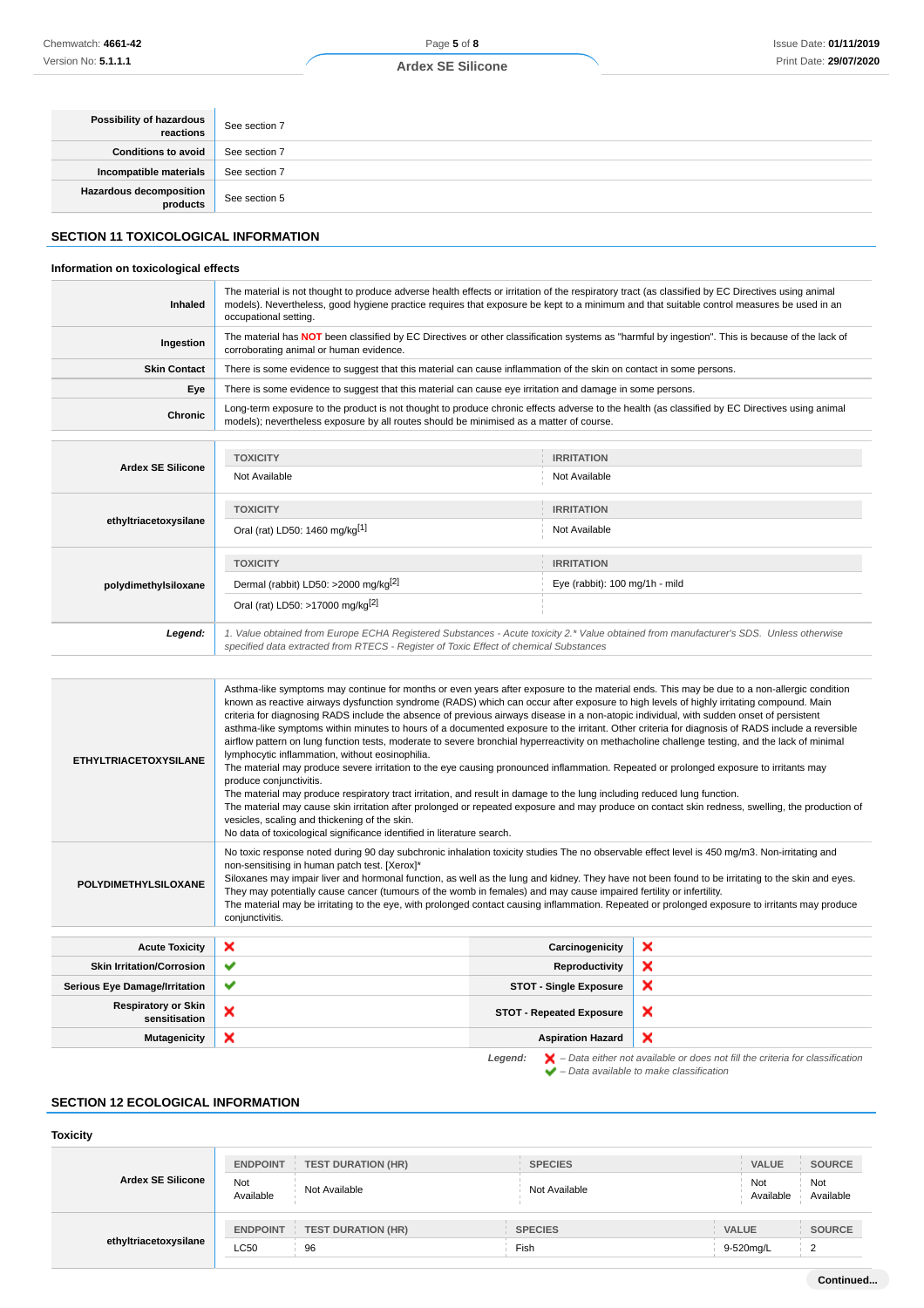|                      | EC50<br>48                                                 | Crustacea                                                                                                                                                                                                                                                                                | $14$ -mg/L                                     |
|----------------------|------------------------------------------------------------|------------------------------------------------------------------------------------------------------------------------------------------------------------------------------------------------------------------------------------------------------------------------------------------|------------------------------------------------|
|                      | EC50<br>72                                                 | Algae or other aguatic plants                                                                                                                                                                                                                                                            | >1-474.22mg/L<br>$\overline{2}$                |
|                      | <b>NOEC</b><br>72                                          | Algae or other aquatic plants                                                                                                                                                                                                                                                            | 16.98mg/L                                      |
| polydimethylsiloxane | <b>TEST DURATION (HR)</b><br><b>ENDPOINT</b><br>96<br>LC50 | <b>SPECIES</b><br>Fish                                                                                                                                                                                                                                                                   | VALUE<br><b>SOURCE</b><br>3.16mg/L<br><b>4</b> |
| Legend:              |                                                            | Extracted from 1. IUCLID Toxicity Data 2. Europe ECHA Registered Substances - Ecotoxicological Information - Aquatic Toxicity 3. EPIWIN Suite<br>V3.12 (QSAR) - Aquatic Toxicity Data (Estimated) 4. US EPA, Ecotox database - Aquatic Toxicity Data 5. ECETOC Aquatic Hazard Assessment |                                                |

#### **Persistence and degradability**

| Ingredient            | sistence: Water/Soil<br>$D_{\alpha r}$ | <b>Persistence: Air</b> |
|-----------------------|----------------------------------------|-------------------------|
| ethyltriacetoxysilane | <b>HIGH</b>                            | <b>HIGH</b>             |

Data 6. NITE (Japan) - Bioconcentration Data 7. METI (Japan) - Bioconcentration Data 8. Vendor Data

#### **Bioaccumulative potential**

| Ingredient              | <b>Bioaccumulation</b>   |  |
|-------------------------|--------------------------|--|
| ethyltriacetoxysilane   | LOW (LogKOW = $0.7378$ ) |  |
| <b>Mobility in soil</b> |                          |  |
| Ingredient              | <b>Mobility</b>          |  |
| ethyltriacetoxysilane   | $LOW (KOC = 69.91)$      |  |

# **SECTION 13 DISPOSAL CONSIDERATIONS**

#### **Waste treatment methods**

| <b>Product / Packaging disposal</b> | ► Recycle wherever possible or consult manufacturer for recycling options.<br>▶ Consult State Land Waste Authority for disposal.<br>Bury or incinerate residue at an approved site.<br>▶ Recycle containers if possible, or dispose of in an authorised landfill. |
|-------------------------------------|-------------------------------------------------------------------------------------------------------------------------------------------------------------------------------------------------------------------------------------------------------------------|
|                                     |                                                                                                                                                                                                                                                                   |

Ensure that the hazardous substance is disposed in accordance with the Hazardous Substances (Disposal) Notice 2017

#### **Disposal Requirements**

Packages that have been in direct contact with the hazardous substance must be only disposed if the hazardous substance was appropriately removed and cleaned out from the package. The package must be disposed according to the manufacturer's directions taking into account the material it is made of. Packages which hazardous content have been appropriately treated and removed may be recycled.

The hazardous substance must only be disposed if it has been treated by a method that changed the characteristics or composition of the substance and it is no longer hazardous.

# **SECTION 14 TRANSPORT INFORMATION**

# **Labels Required**

| Lancis Incidiu cu |                                        |
|-------------------|----------------------------------------|
|                   | <b>NO</b>                              |
|                   | <b>Not</b><br>: Annucahla<br>טויו<br>. |

#### **Land transport (UN): NOT REGULATED FOR TRANSPORT OF DANGEROUS GOODS**

**Air transport (ICAO-IATA / DGR): NOT REGULATED FOR TRANSPORT OF DANGEROUS GOODS**

**Sea transport (IMDG-Code / GGVSee): NOT REGULATED FOR TRANSPORT OF DANGEROUS GOODS**

**Transport in bulk according to Annex II of MARPOL and the IBC code**

Not Applicable

# **SECTION 15 REGULATORY INFORMATION**

# **Safety, health and environmental regulations / legislation specific for the substance or mixture**

This substance is to be managed using the conditions specified in an applicable Group Standard

| <b>HSR Number</b> | <b>Group Standard</b>                                               |
|-------------------|---------------------------------------------------------------------|
| HSR002624         | N.O.S. (Subsidiary Hazard) Group Standard 2017                      |
| HSR002535         | Gas Under Pressure Mixtures (Subsidiary Hazard) Group Standard 2017 |
| HSR002596         | Laboratory Chemicals and Reagent Kits Group Standard 2017           |
| HSR002530         | Cleaning Products (Subsidiary Hazard) Group Standard 2017           |
| HSR002585         | Fuel Additives (Subsidiary Hazard) Group Standard 2017              |
| HSR002519         | Aerosols (Subsidiary Hazard) Group Standard 2017                    |
| HSR002521         | Animal Nutritional and Animal Care Products Group Standard 2017     |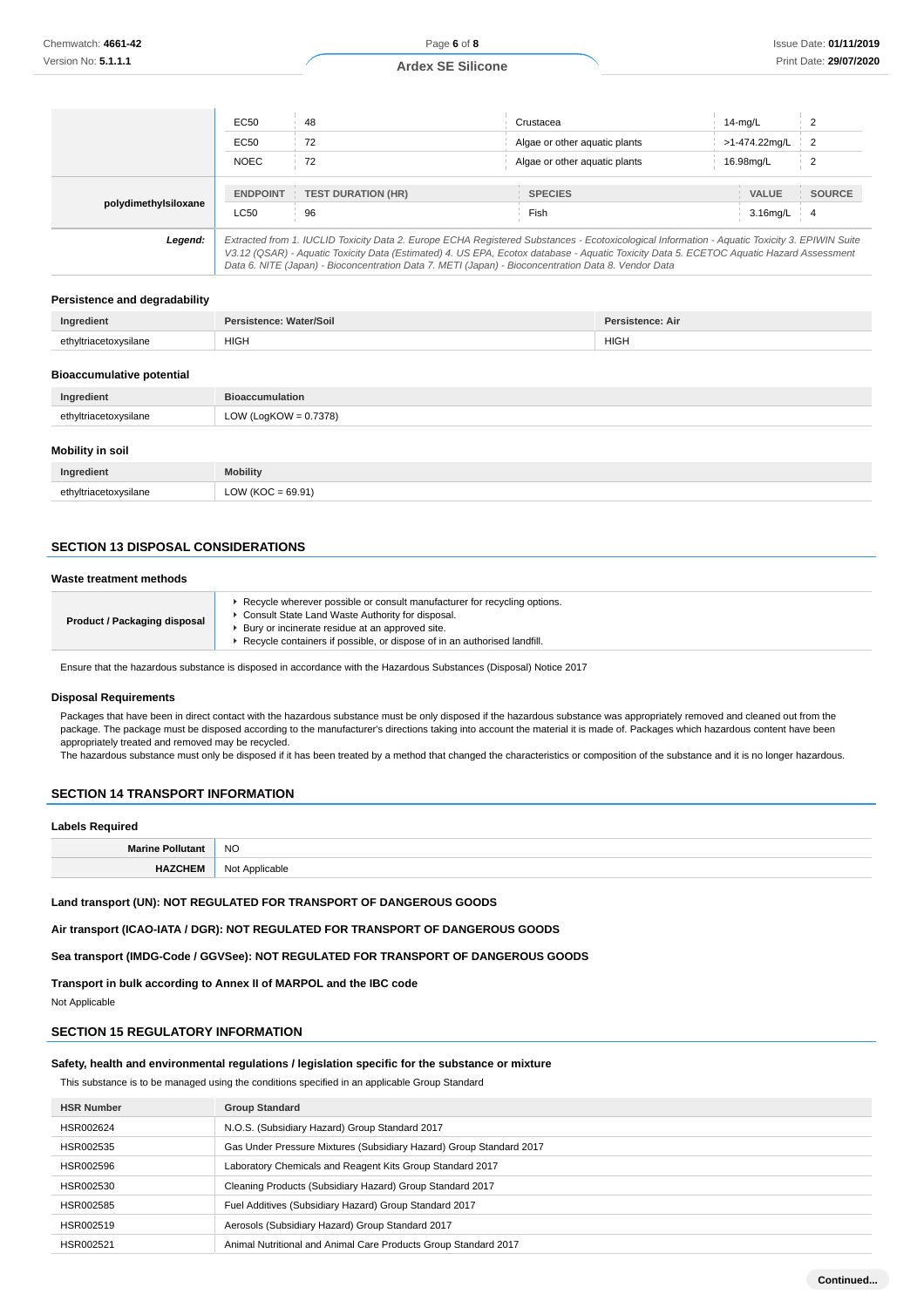| HSR002606 | Lubricants, Lubricant Additives, Coolants and Anti-freeze Agents (Subsidiary Hazard) Group Standard 2017 |
|-----------|----------------------------------------------------------------------------------------------------------|
| HSR002644 | Polymers (Subsidiary Hazard) Group Standard 2017                                                         |
| HSR002647 | Reagent Kits Group Standard 2017                                                                         |
| HSR002670 | Surface Coatings and Colourants (Subsidiary Hazard) Group Standard 2017                                  |
| HSR002638 | Photographic Chemicals (Subsidiary Hazard) Group Standard 2017                                           |
| HSR002565 | Embalming Products (Subsidiary Hazard) Group Standard 2017                                               |
| HSR002578 | Food Additives and Fragrance Materials (Subsidiary Hazard) Group Standard 2017                           |
| HSR002558 | Dental Products (Subsidiary Hazard) Group Standard 2017                                                  |
| HSR002684 | Water Treatment Chemicals (Subsidiary Hazard) Group Standard 2017                                        |
| HSR002573 | Fire Fighting Chemicals Group Standard 2017                                                              |
| HSR100425 | Pharmaceutical Active Ingredients Group Standard 2017                                                    |
| HSR002600 | Leather and Textile Products (Subsidiary Hazard) Group Standard 2017                                     |
| HSR002571 | Fertilisers (Subsidiary Hazard) Group Standard 2017                                                      |
| HSR002648 | Refining Catalysts Group Standard 2017                                                                   |
| HSR002653 | Solvents (Subsidiary Hazard) Group Standard 2017                                                         |
| HSR002544 | Construction Products (Subsidiary Hazard) Group Standard 2017                                            |
| HSR002549 | Corrosion Inhibitors (Subsidiary Hazard) Group Standard 2017                                             |
| HSR100757 | Veterinary Medicine (Limited Pack Size, Finished Dose) Standard 2017                                     |
| HSR100758 | Veterinary Medicines (Non-dispersive Closed System Application) Group Standard 2017                      |
| HSR100759 | Veterinary Medicines (Non-dispersive Open System Application) Group Standard 2017                        |
| HSR100580 | Tattoo and Permanent Makeup Substances Group Standard 2017                                               |
| HSR002612 | Metal Industry Products (Subsidiary Hazard) Group Standard 2017                                          |
| HSR002503 | Additives, Process Chemicals and Raw Materials (Subsidiary Hazard) Group Standard 2017                   |
| HSR002552 | Cosmetic Products Group Standard 2017                                                                    |

### **ETHYLTRIACETOXYSILANE IS FOUND ON THE FOLLOWING REGULATORY LISTS**

New Zealand Inventory of Chemicals (NZIoC)

# **POLYDIMETHYLSILOXANE IS FOUND ON THE FOLLOWING REGULATORY LISTS**

New Zealand Approved Hazardous Substances with controls

New Zealand Hazardous Substances and New Organisms (HSNO) Act - Classification of Chemicals

New Zealand Hazardous Substances and New Organisms (HSNO) Act - Classification of Chemicals - Classification Data New Zealand Inventory of Chemicals (NZIoC)

### **Hazardous Substance Location**

Subject to the Health and Safety at Work (Hazardous Substances) Regulations 2017.

| <b>Hazard Class</b> | Quantity beyond which controls apply for closed<br>containers | Quantity beyond which controls apply when use occurring in open<br>containers |
|---------------------|---------------------------------------------------------------|-------------------------------------------------------------------------------|
| Not Applicable      | Not Applicable                                                | Not Applicable                                                                |

### **Certified Handler**

Subject to Part 4 of the Health and Safety at Work (Hazardous Substances) Regulations 2017.

| Class of substance | <b>Quantities</b> |
|--------------------|-------------------|
| Not Applicable     | Not Applicable    |

Refer Group Standards for further information

# **Tracking Requirements**

Not Applicable

#### **National Inventory Status**

| <b>National Inventory</b>     | <b>Status</b>                                    |
|-------------------------------|--------------------------------------------------|
| Australia - AICS              | Yes                                              |
| Canada - DSL                  | Yes                                              |
| Canada - NDSL                 | No (ethyltriacetoxysilane; polydimethylsiloxane) |
| China - IECSC                 | Yes                                              |
| Europe - EINEC / ELINCS / NLP | No (polydimethylsiloxane)                        |
| Japan - ENCS                  | No (polydimethylsiloxane)                        |
| Korea - KECI                  | Yes                                              |
| New Zealand - NZIoC           | Yes                                              |
| Philippines - PICCS           | Yes                                              |
| USA - TSCA                    | Yes                                              |
| Taiwan - TCSI                 | Yes                                              |
| Mexico - INSQ                 | No (ethyltriacetoxysilane)                       |